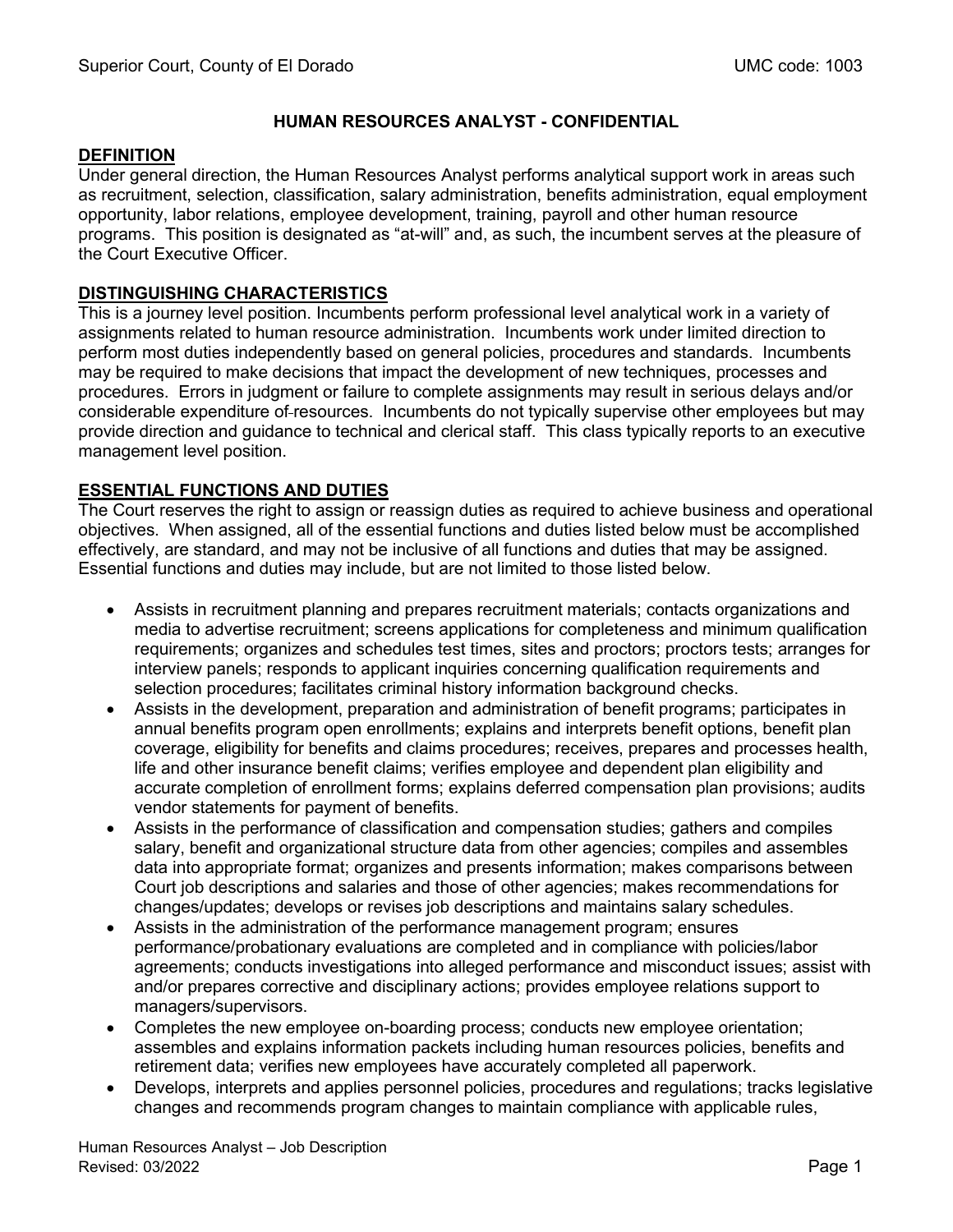statutes or laws; compiles information for reports; prepares a variety of written reports and notifications; assists with labor relation activities.

- Assists executive management in researching, planning, developing and implementing new programs and services through strategic planning.
- Provides consultation to managers/supervisors on personnel, employee relations and equal employment issues.
- Prepares and processes personnel transactions and maintains records for safety and workers' compensation; administers workers' compensation and safety programs.
- Operates and maintains the personnel records system.
- Assists with the administration of the integrated disability management program; interprets and applies employment related laws, statutes and rules including but not limited to the Family Medical Leave Act, California Family Rights Act, Pregnancy Disability Leave, Americans with Disabilities Act (ADA), ADA Amendments Act and the Fair Employment and Housing Act
- Reviews, interprets and applies CalPERS employer and member account regulations; assists with eligibility, enrollment and reporting within myCalPERS.
- As needed, processes bi-weekly payroll in automated payroll system; audits and records entries and adjustments for timesheets, wages and deductions; reviews payroll register and reports for accuracy; processes payroll liabilities.
- Answers accounting questions from Court staff, public and outside agencies.
- Communicates clearly, concisely and effectively, orally and in writing.
- Maintains the confidentiality of Court documents and records.
- Establishes and maintains effective and positive working relationships with Court staff and others encountered during the course of work.
- Travels between Court facilities as necessary to carry out duties.
- Performs other duties as assigned.

# **EMPLOYMENT STANDARDS**

## **Minimum Qualifications**

To qualify for this classification, an individual must possess any combination of experience and education that would likely produce the required knowledge and abilities. A desirable combination is:

Education: Bachelor's degree from an accredited college or university with major coursework in human resources, business, public administration, sociology or a related field.

## AND

Experience: Two (2) years of substantial human resources practice in areas such as payroll/benefits, integrated disability management, employee/labor relations, recruitment and selection or performance management, preferably in a public agency.

Substitution: Four (4) years of additional qualifying experience may substitute for the bachelor's degree on a year-for-year basis. A certificate from a recognized human resources professional association may substitute for 24-upper divisions credits providing the program courses and requirements are equivalent.

## **Desirable Qualifications**

- Working knowledge of ADP Workforce Now and NeoGov.
- Experience processing payroll.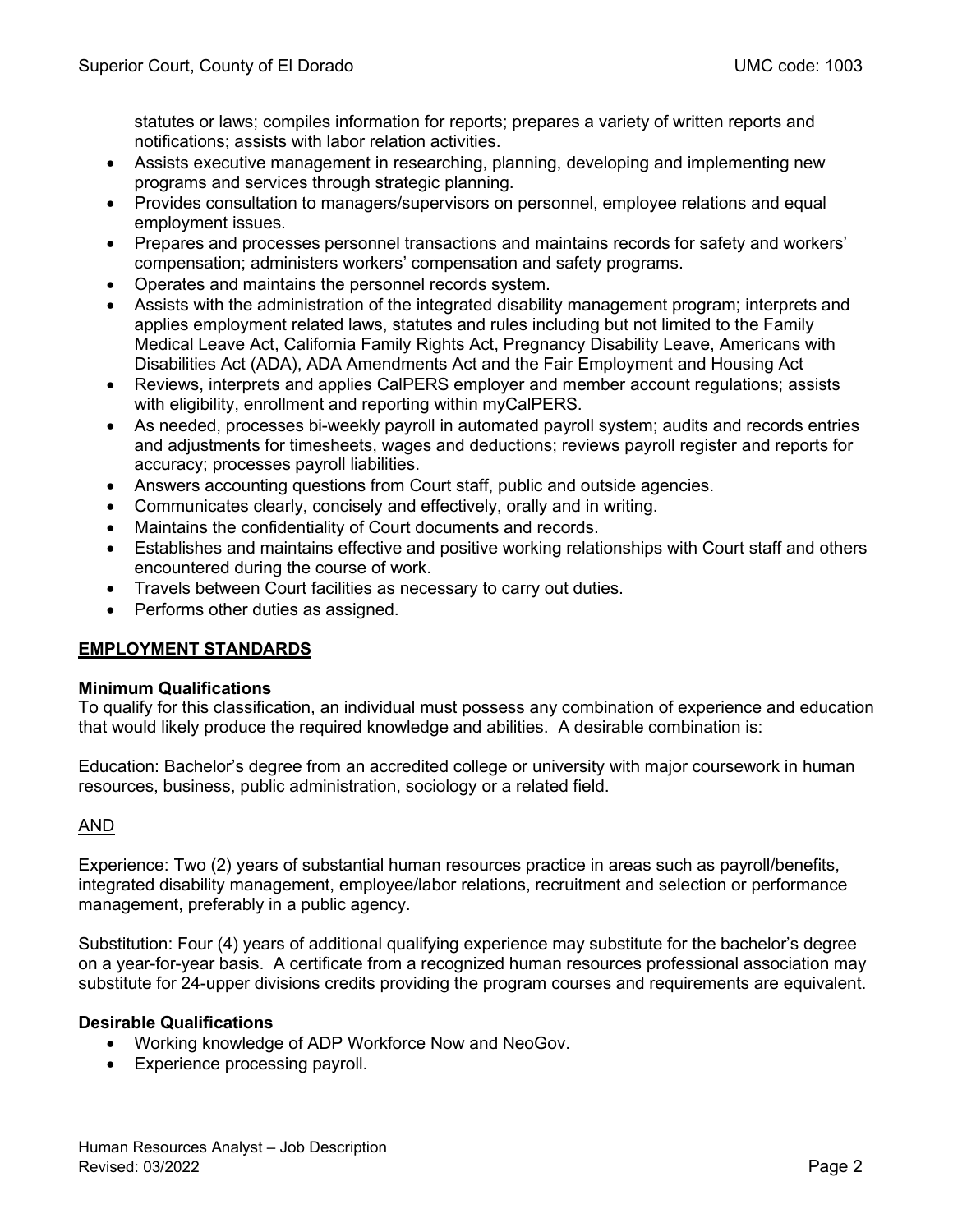## **Knowledge and Abilities**

Knowledge of:

- Principles and practices of public sector human resources personnel administration.
- Functional responsibilities of a human resources division/department.
- Principles, procedures, practices and terminology used in payroll and general accounting.
- Organizational principles and relationships.
- Job analysis principles, practices and techniques.
- Recruitment and selection techniques and practices.
- Principles, practices and methods of position classification and salary analysis.
- Appeal and grievance processing practices.
- Scope of bargaining and practices governing employer/employee relations.
- Employment laws and regulations in the public sector environment.
- Principles and practices of public sector benefit program administration.
- Performance appraisal, training needs assessment, organizational development design and behavior modification.
- Principles and practices of risk management, safety, workers compensation and liability.

#### Ability to:

- Aid management and employees on a variety of human resource and payroll-related matters.
- Train and assist department staff.
- Develop and implement effective recruitment plans and valid selection processes.
- Write class specifications.
- Develop written, oral and performance examinations.
- Conduct staffing and organizational analysis.
- Prepare and present clear and concise reports, correspondence and recommendations.
- Conduct salary analysis and make sound compensation recommendations.
- Read and accurately interpret rules, regulations and legislation/laws.
- Provide consultation to managers/supervisors on personnel issues.
- Understand program objectives in relation to Court goals and procedures.
- Communicate effectively both verbally and in writing with all Court staff, outside agencies, vendors and judicial officers.
- Work independently under limited direction.
- Collect and analyze information and make sound recommendations and decisions.
- Set priorities and complete projects in a timely manner.
- Effectively utilize computer and software including e-mail, word processing and spreadsheet software applications such as Microsoft Outlook, Word and Excel.
- Work under pressure and deal with emotional and/or confrontational situations.

# **Other Requirements**

- Possession of a valid driver's license may be required depending on the position or the ability to provide alternate methods of transportation that meets job requirements.
- Candidates are required to pass a fingerprint clearance by the Federal Bureau of Investigation (FBI) and Department of Justice (DOJ). Convictions, depending on the type, number and date, may be disqualifying.
- All Court employees must take the Oath of Allegiance.